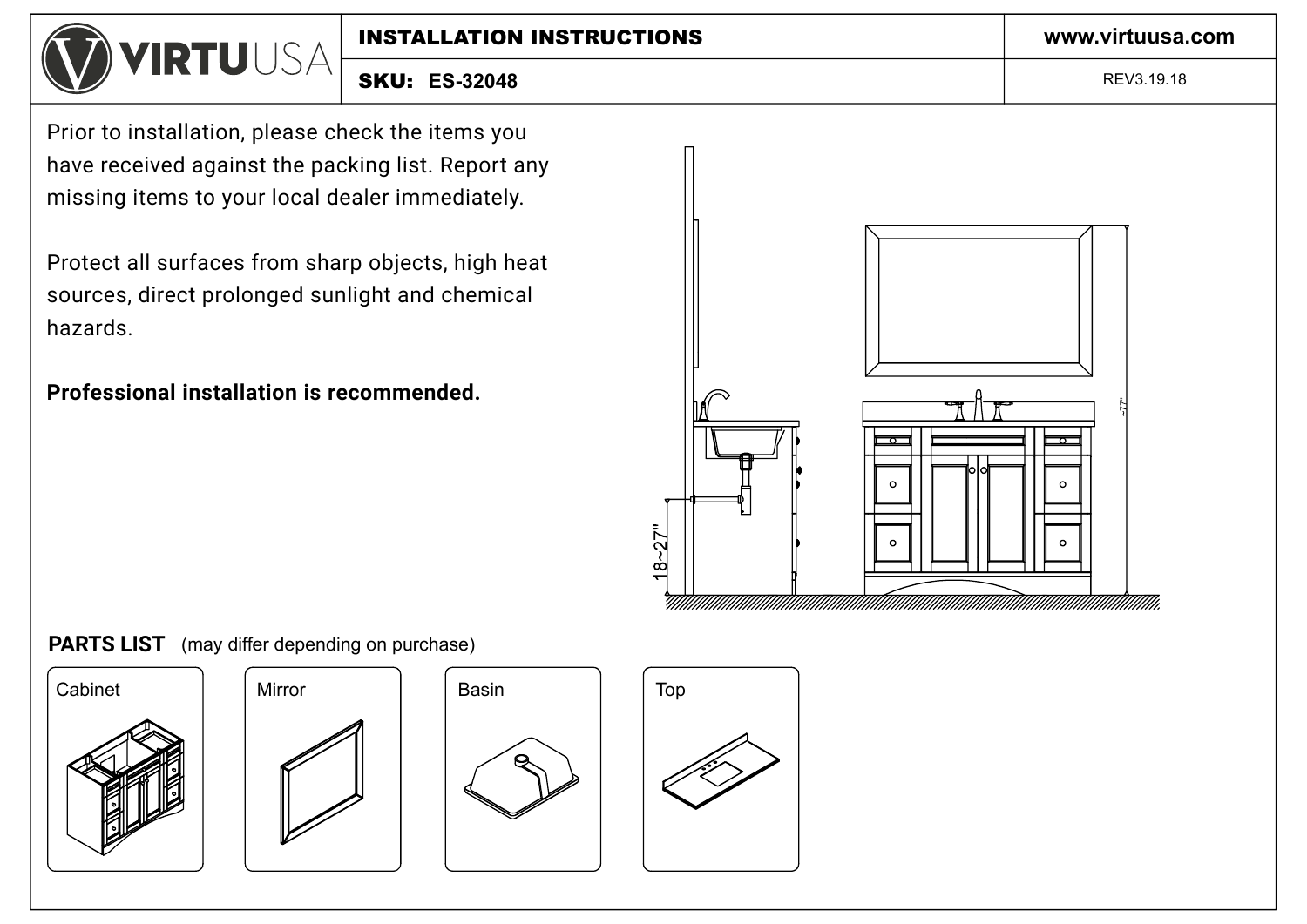

**ES-32048** SKU:

REV3.19.18

**REQUIRED TOOLS**



#### **DRAWER REMOVAL**







#### **REMOVAL**

- 1. Pull tabs toward center
- 2. Lift and pull drawer out

## **RE-INSTALL**

- 1. Align drawer hole with slider stud
- 2. Push tabs back in to secure

## **DOOR ADJUSTMENT**







Adjusts the door vertically **Adjusts the door horizontally** Adjusts the door forward and backwards